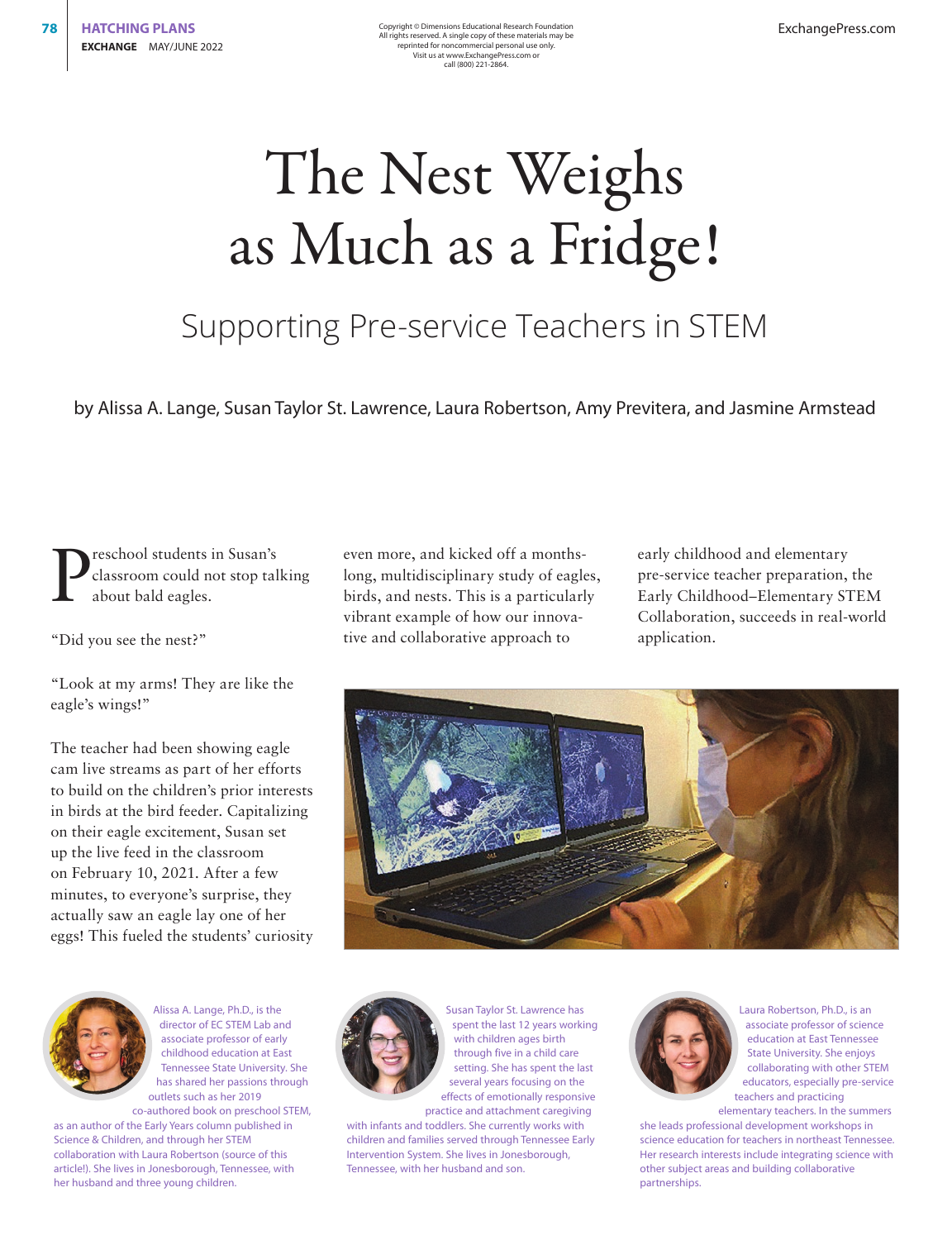### Improving Pre-service Teacher Preparation

Our Early Childhood–Elementary STEM Collaboration started in 2017, with the goal of improving the quality of pre-service teacher preparation in STEM—science, technology, engineering, and math—for preschool through fifth grade in our region of Appalachia (Robertson, Nivens, & Lange, 2020). Over the years, our approach has evolved and expanded. Our model includes the following components (although it continues to change as we learn):

- 1. Multi-directional collaboration;
- 2. Developmentally-appropriate treatment of STEM content and theory;
- 3. Authentic, meaningful, and applied activities with real teachers and students;
- 4. Scaffolded feedback and reflection opportunities, and;
- 5. Professionalization experiences.

We invite you to join us as we describe each component and how it came to life with Susan and her children in the spring of 2021.

### Multi-Directional Collaboration

Susan expressed an interest in building on her comfort with literacy to include



Amy Previtera is a graduate student at East Tennessee State University, in the early childhood education program. She intends to graduate in May 2022. She enjoys working with young children and their families through the Head Start program. She

lives in Greeneville, Tennessee, with her husband, their 7-year-old, and 4-year-old twins.

more science and integrated STEM. Not long before that, the children in her classroom had selected a book about bald eagles for morning circle time, and noted birds at the bird feeder. Our faculty team had been looking for a partner with whom we could create resources to accompany our university's free ETSU Eagle Cams, and we saw this as the perfect opportunity to implement our project in a real-world setting. It was all very serendipitous! Susan agreed to grant our pre-service teachers access to authentic classroom experience via video recordings something that, as faculty members, we were unable to offer due to the COVID-19 pandemic. In return, our pre-service teachers created activity plans, the university bought eagle materials and books for the classroom, and the STEM faculty supported Susan in her implementation around STEM concepts and practices.

### Developmentally-Appropriate Science and Integrated STEM

Our work has had science and integrated STEM at its core because we know that skills and knowledge in early grades in these areas are critical to later learning and achievement (McClure et al., 2017; Grissmer et al., 2010). One eagle cam activity that exemplifies this is the Actual Size Nest activity, which was co-developed by pre-service teachers and STEM faculty, and then revised and implemented by Susan. The pre-service teachers' activity plan included key ideas in



Jasmine (Armstead) Johnson is an undergraduate student at East Tennessee State University, in the early childhood education program. She will graduate in May 2022 with a PreK-3rd grade licensure. She enjoys working with children and providing them the

support they need to be successful. She lives in Johnson City, Tennessee, with her husband, their 4-year-old son, and dog.

length measurement appropriate for the age group, such as the importance of starting at one end and ending at the other to compare lengths of the string to the width of their nest models.

After observing and reading about eagles, Susan directed students' attention to the eagle's nest. She recalled with students their observations and research on eagles' nests and how wide they can get. Children loved the facts that an eagle's nest can be as big as their bedroom and weigh as much as a refrigerator! They recited these facts often. The children also learned that eagles' nests are, on average, six feet wide. Susan then used a string to show just how wide that was. As the class stood next to the string she exclaimed, "Wow! We all fit in! You are my baby eagles." After this activity with the string, she suggested that the children might like to construct their own six-foot-wide nests using blocks in the block area, which the students readily attempted. The next day, the children took the challenge outside and



*Children construct their own six-foot-wide nests using sticks and twigs.*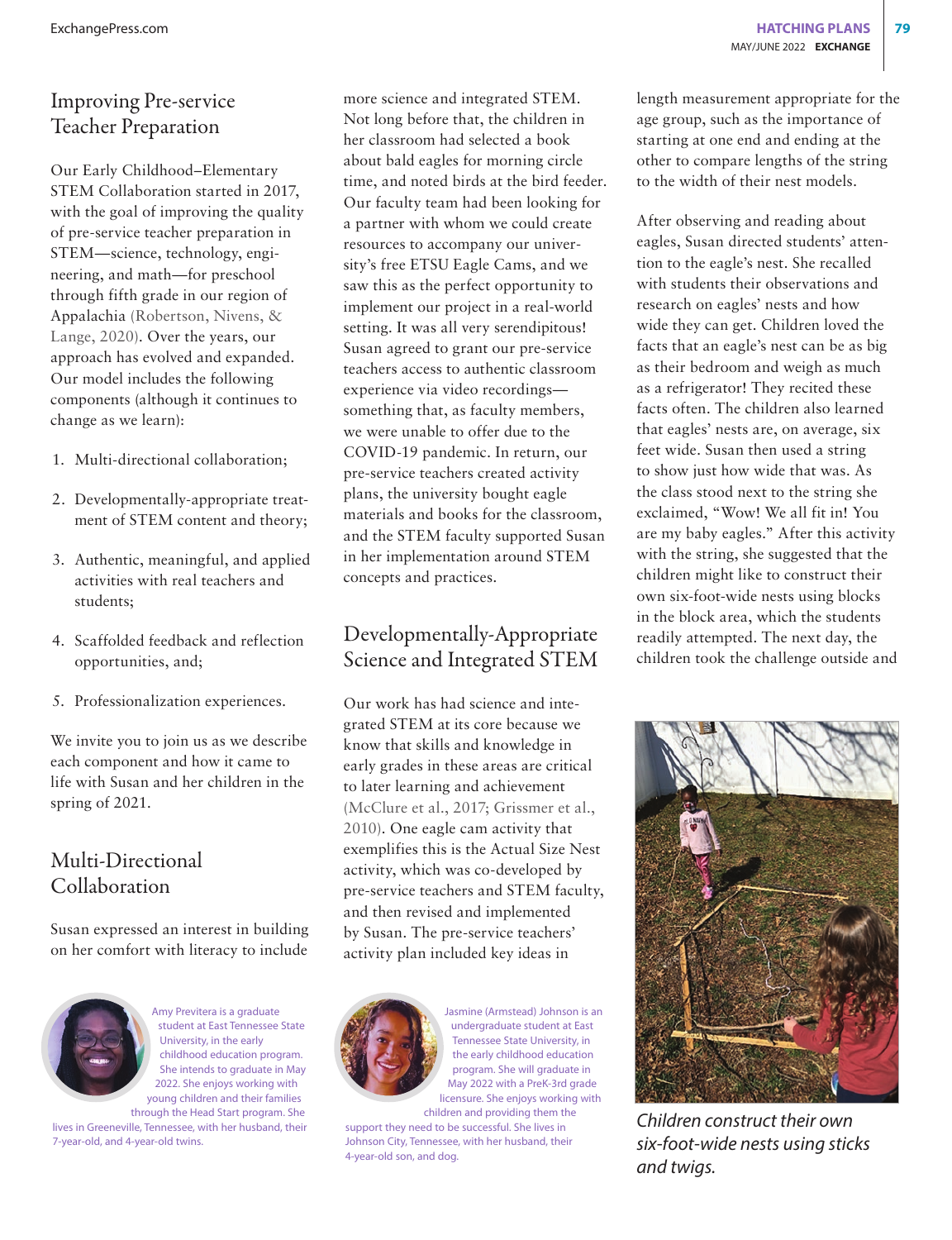engineered an actual-size eagles' nest with sticks and twigs.

Susan talked with children about how nests are shaped and built. She then engaged them in the engineering design cycle to make their models, revising as needed (e.g., Mano, Molina, Nayfeld, & Lange, 2019). This tied into the crosscutting concept of form and function, as well as life science standards addressing how animals keep themselves safe. Extending this measurement and science integration, Susan incorporated the art skills of one of the



center's family members to draw actual size eagle wings, to which children could compare their own "wingspans."

### Authentic, Meaningful, and Applied Activities

This partnership allowed pre-service teachers to write plans that were really going to be taught and was a valuable adaptation during the pandemic. The teacher took the plans and extended them to suit her needs, and then she filmed the teaching process to share with the pre-service teachers.

Pre-service teachers noted the power of this experience. One said, "I like that we had the ability to create lessons that she could ... use in her classroom. It makes you feel like the work you are doing is making a difference."

They also were excited to write something for children, building on their interests in birds, and felt that the fact that children were excited for so long must mean that the activities they helped to write were appropriate and engaging for these children.

The nest building activities illustrated developmentally-appropriate activities that tied into state and national standards. For example, Susan made multiple literacy and language links, including incorporating key words from the eagle study into the classroom word wall, and reading related books, such as "Nesting," by Henry Cole. With each of these instructional choices, pre-service teachers had a front-row seat to the work of a classroom teacher, bringing in applied experiences earlier than normal in their experiences earlier than normal in their<br>Scaffolded Feedback and<br>program of study.



*Incorporating words and literacy into the eagle project.* 





## Reflection Opportunities

Pre-service teachers in our courses receive scaffolded supports across the semester. With support from their professor, pre-service teachers in our eagle project wrote activity plans related to eagle footprints and other animal tracks. Susan started the activity, but quickly realized that her students were not quite ready for part of the activity related to connecting where eagle tracks might be found and how they might look different from other animal tracks (since eagles fly). She adapted and expanded the activities and ended up with three days of connected activities that sprung from the original plans. For example, she showed the children images of eagle tracks and asked the children to compare them to the children's own footprints and tracks.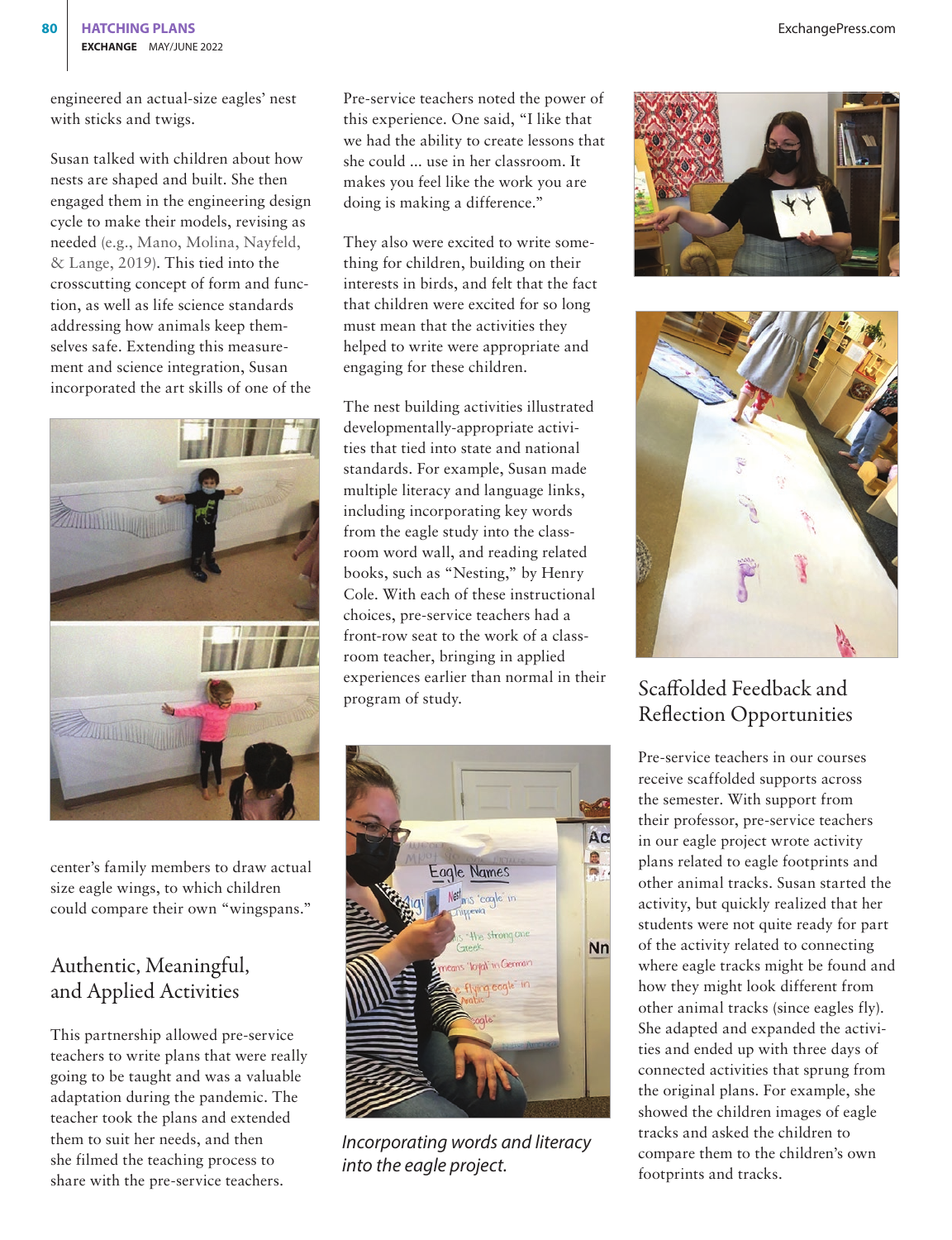Pre-service teachers viewed and reflected on the videos of Susan's activities to support their teacher training. On Zoom, Susan, the pre-service teachers, and the faculty member discussed the activities, how they were implemented, and how Susan might adapt plans in the future. Her feedback to pre-service teachers was that it can be powerful to include a section in written plans to identify what children already know first. She suggested the addition of a pre-lesson or a probe early on. She also applauded the preservice teachers' plans because they were readily adaptable for differentiation—for example, for children whose ages vary in her classroom—or those at different levels of learning.

Later in the semester, pre-service teachers built on this early experience to create their own complete, integrated units for a target grade in early childhood (K-3). Across the semester, they received feedback and support as their projects evolved, and again, they gained authentic and applied

experience actually teaching small groups of children, drawing from the unit they had created, with feedback and input from faculty and peers.

### Professionalization Experiences

Our project prioritizes supporting preand in-service teachers through professionalization activities. In the eagle project, professionalization activities included co-writing this article, as well as co-presenting at conferences (this project was featured at a regional and a national virtual conference). In addition, the eagle project produced free activity plans for the thousands of other educators who use the cameras to download [\(ecstemlab.com/](http://ecstemlab.com/eagle-cam-project.html) [eagle-cam-project.html\)](http://ecstemlab.com/eagle-cam-project.html). Pre-service teachers in the early childhood and elementary education programs, the in-service teacher (Susan), and faculty co-authored the activity plans.

### Building Connections through STEM

Early in the semester of the eagle project, the collaboration team saw a news story announcing a formal eagle-naming competition for the newly arrived male eagle at one of the nests. Susan talked with her children about possible names for the eagle. She connected this discussion to meanings of their own names. The class discussed the rich cultural and linguistic diversity behind names in other languages, such as names that stem from Native American traditions, like Migizi, which is Chippewa for eagle. In the end, the children came up with five options and participated in authentic data collection and analysis (math connection!) to choose two names from the list to submit on behalf of the class.

Although they did not "win" the competition, they benefited from participating in a series of connected activities across STEM and literacy,





which attended to cultural and linguistic diversity and incorporated math for a purpose. Even "not winning" and feeling disappointment, in addition to coping with the realities of nature that can appear on eagle cams (like losing a recently-hatched eaglet,) were social-emotional learning opportunities, which was further evidence of the massive scope of and potential for